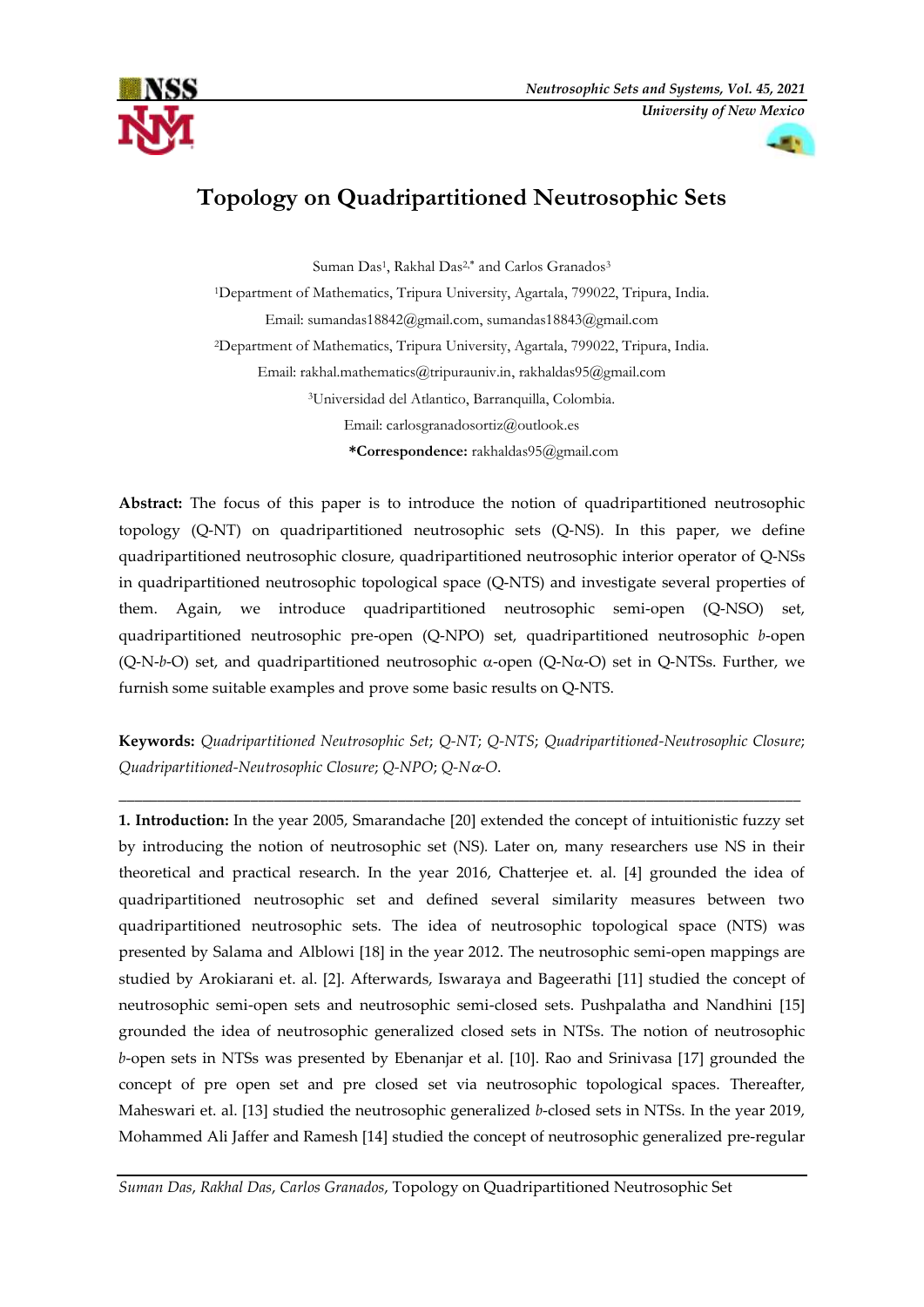closed sets. The generalized neutrosophic *b*-open sets in NTSs was introduced by Das and Pramanik [6]. Das and Pramanik [7] also defined the neutrosophic  $\Phi$ -open sets and neutrosophic  $\Phi$ -continuous mappings via NTSs. Recently, Ramesh [16] presented the notion of Ngpr homomorphism via neutrosophic topological spaces. In this study, we introduce the notion of Q-NT and present the concept of quadripartitioned neutrosophic closure and quadripartitioned neutrosophic interior operator in Q-NTSs. It is just the beginning of a new notion. In the future, based on these notions and various open sets on Q-NTSs, many new investigations (compectness, paracompectness, separation axioms) can be easily done. Also, the researchers can use the quadripartitioned neutrosophic topological operators in the area of multi criteria decision making problems.

**Research Gap**: No investigation on Q-NTSs has been reported in the recent literature.

**Motivation**: To reduce the gap of research, we present the notion of Q-NTSs.

The remaining part of this paper has been splited into following four sections:

In section-2, we recall some relevant definitions, properties, results of NSs, Q-NSs. Section-3 is on the notion of quadripartitioned neutrosophic topological spaces. In this section, we give some basic definitions, theorems, and propositions on Q-NTSs. In section-4, we conclude our work done in this paper and stating the future scope of research.

## **2. Some Relevant Definitions:**

**Definition 2.1.** [4] Assume that  $\Omega$  be a fixed set. Then, a quadripartitioned neutrosophic set (Q-NS) *P* over  $\Omega$  is defined by:

 $P = \{(q, Tr(q), Cr(q), Gr(q), Fr(q)) : q \in \Omega\}$ , where  $Tr(q)$ ,  $Cr(q)$ ,  $Gr(q)$ , and  $Fr(q)$  ( $\in [0,1]$ ) are the truth, contradiction, ignorance, and falsity membership values of  $q \in \Omega$ . So,  $0 \leq T_P(q) + C_P(q) + C_P(q) + F_P(q) \leq 4$ . **Example 2.1.** Suppose  $\Omega = \{u, v\}$ . Then,  $P = \{(u, 0.5, 0.6, 0.3, 0.6), (v, 0.9, 0.3, 0.4, 0.2)\}$  is a Q-NS over  $\Omega$ .

**Definition 2.2.** [4] The absolute Q-NS (1<sub>QN</sub>) and the null Q-NS (0<sub>QN</sub>) over  $\Omega$  are defined as follows: (i)  $1_{\mathbb{Q}N} = \{(q, 1, 1, 0, 0): q \in \Omega\};$ 

(ii)  $0_{\text{QN}} = \{(q, 0, 0, 1, 1): q \in \Omega\}.$ 

**Example 2.2.** Suppose that  $\Omega = \{u, v\}$ . Then,  $1_{QN} = \{(u, 1, 1, 0, 0), (v, 1, 1, 0, 0)\}$  and  $0_{QN} = \{(u, 0, 0, 1, 1), (v, 0, 0)\}$  $[0, 0, 1, 1]$ .

**Remark 2.1.** Suppose that *R* be a Q-NS over  $\Omega$ . Then,  $0_{\text{QN}} \subset R \subset 1_{\text{QN}}$ .

**Definition 2.3.**[4] Suppose that *X* = {(*q*, *TX*(*q*), *CX*(*q*), *GX*(*q*), *FX*(*q*)): *q*} and *Y* = {(*q*, *TY*(*q*), *CY*(*q*), *GY*(*q*),  $F_Y(q)$ :  $q \in \Omega$ } be two Q-NSs over  $\Omega$ . Then,  $X \subseteq Y \Leftrightarrow Tx(q) \leq Tx(q)$ ,  $Cx(q) \leq Cy(q)$ ,  $G_X(q) \geq G_Y(q)$ ,  $Fx(q) \geq F_Y(q)$ , for all  $q \in \Omega$ .

**Example 2.3.** Assume that  $\Omega = \{u, v\}$ . Suppose that  $X = \{(u, 0.5, 0.3, 0.6, 0.7), (v, 0.2, 0.4, 0.8, 0.8)\}$  and *Y*={( $u$ ,0.3,0.3,0.8,0.8), ( $v$ ,0.2,0.3,0.9,1.0)} be two Q-NSs over  $\Omega$ . Then, *YCX*.

**Definition 2.4.**[4] Suppose that *X* = {(*q*, *TX*(*q*), *CX*(*q*), *GX*(*q*), *FX*(*q*)): *q*} and *Y* = {(*q*, *TY*(*q*), *CY*(*q*), *GY*(*q*), *F*<sup>*Y*</sup>(*q*)): *q*∈ $\Omega$ } be two Q-NSs over  $\Omega$ . Then, the union of *X* and *Y* is *X*  $\cup$  *Y* = {(*q*, max {*Tx*(*q*), *TY*(*q*)}, max  ${Cx(q), Cy(q)}$ , min  ${Gx(q), Gx(q)}$ , min  ${Fx(q), Fx(q)}$ :  $q \in \Omega$ .

**Example 2.4.** Assume that *X* and *Y* be two Q-NSs over  $\Omega = \{u, v\}$  as shown in Example 2.3. Then, *XY*= {(*u*,0.5,0.3,0.6,0.7), (*v*,0.2,0.4,0.8,0.8)}.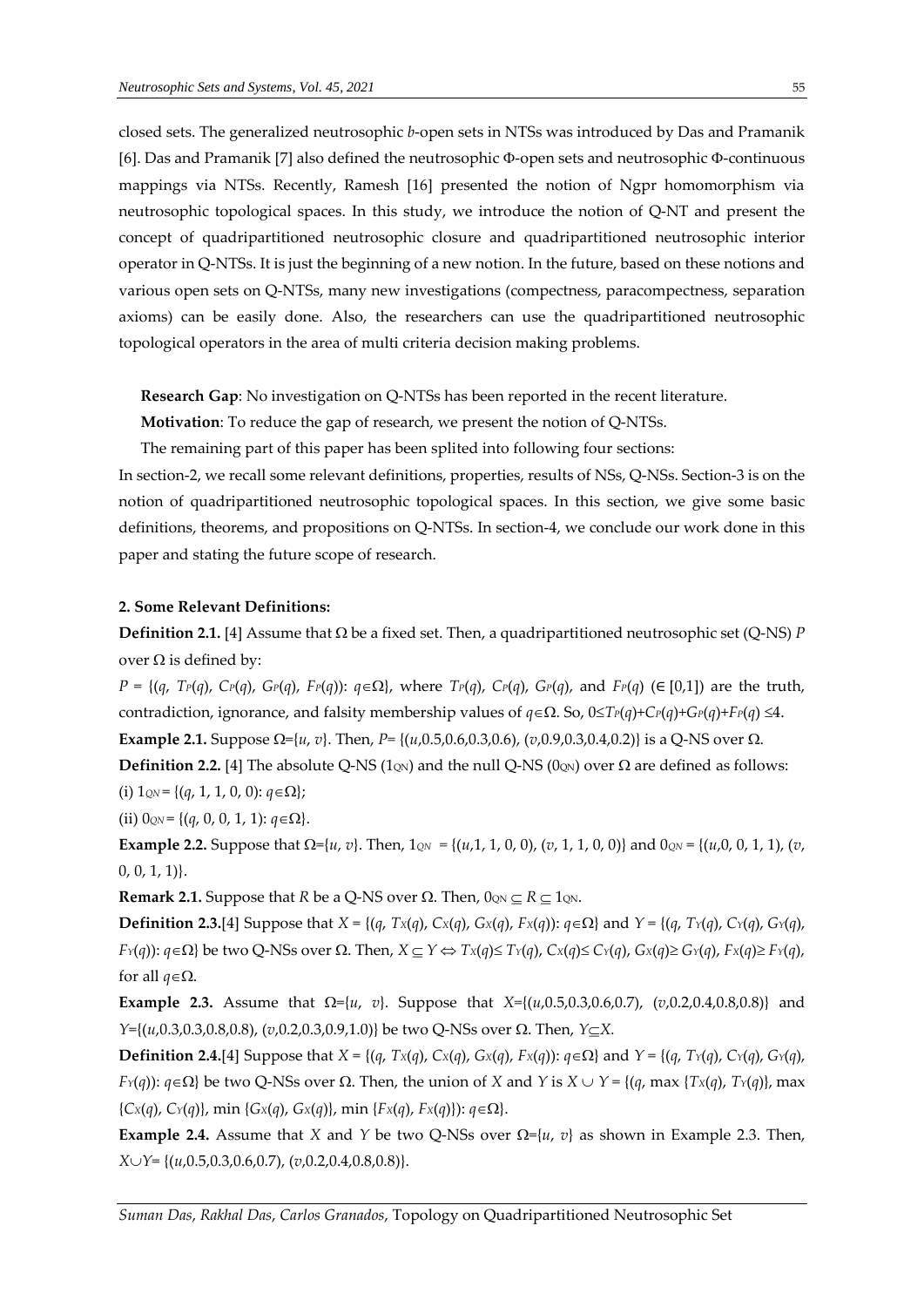**Definition 2.5.**[4] Suppose that *X* ={(*q*, *TX*(*q*), *CX*(*q*), *GX*(*q*), *FX*(*q*)): *q*} and *Y* = {(*q*, *TY*(*q*), *CY*(*q*), *GY*(*q*),  $F_Y(q)$ :  $q \in \Omega$ } be two Q-NSs over  $\Omega$ . Then, the complement of X is  $X^c = \{(q, F_X(q), G_X(q), C_X(q), T_X(q))\}$ :  $q \in \Omega$ .

**Example 2.5.** Suppose that  $\Omega = \{u, v\}$  and  $X = \{(u, 0.8, 0.8, 0.5, 1.0), (v, 1.0, 0.5, 0.3, 0.8)\}$  be a Q-NS over  $\Omega$ . Then, *Xc=*{(*u*,1.0,0.5,0.8,0.8), (*v*,0.8,0.3,0.5,1.0)}.

**Definition 2.6.**[4] Suppose that *X*={(*q*, *TX*(*q*), *CX*(*q*), *GX*(*q*), *FX*(*q*)): *q*} and *Y* = {(*q*, *TY*(*q*), *CY*(*q*), *GY*(*q*),  $F_Y(q)$ :  $q \in \Omega$  be two Q-NSs over  $\Omega$ . Then, the intersection of *X* and *Y* is  $X \cap Y = \{(q, \min \{Tx(q), Ty(q)\},\$ min  ${C_x(q), C_y(q)}$ , max  ${G_x(q), G_x(q)}$ , max  ${F_x(q), F_x(q)}$ :  $q \in \Omega$ .

**Example 2.6.** Assume that *X* and *Y* be two Q-NSs over  $\Omega = \{u, v\}$  as shown in Example 2.3. Then, *XY*={(*u*,0.3,0.3, 0.8,0.8), (*v*,0.2,0.3,0.9, 1.0)}.

#### **3. Quadripartitioned Neutrosophic Topology:**

**Definition 3.1.** Let  $\Omega$  be a fixed set. A collection  $\Im$  of some Q-NSs over  $\Omega$  is called a Q-NT on  $\Omega$ , if the following conditions holds:

(i)  $1_{QN}$ ,  $0_{QN} \in \mathfrak{I}$ ;

(ii)  $M_1 \cap M_2 \in \mathfrak{I}$  whenever  $M_1, M_2 \in \mathfrak{I}$ ;

(iii)  $\cup M_i$  ∈  $\Im$ , whenever  $\{M_i: i \in \Delta\} \subset \Im$ .

Then,  $(\Omega, \Im)$  is called a Q-NTS. Every element of  $\Im$  are called a quadripartitioned neutrosophic open set (Q-NOS). If *M*, then *M<sup>c</sup>* is called a quadripartitioned neutrosophic closed set (Q*-*NCS).

**Remark 3.1.** In every Q-NTS, 0*QN* and 1*QN* are both Q-NOS and Q-NCS.

**Example 3.1.** Let  $\Omega = \{u, v\}$ . Assume that  $M = \{(u, 0.9, 0.5, 0.7, 1.0), (v, 0.3, 0.1, 0.5, 0.7); u, v \in \Omega\}$  and  $N =$  $\{(u,0.9,0.7,0.1,0.9), (v,0.4,0.6,0.1,0.2): u, v \in \Omega\}$  be two Q-NSs over  $\Omega$ . Then,  $\Im = \{0.00, 1.00, 1.00, 1.00, 1.00, 1.00, 1.00, 1.00, 1.00, 1.00, 1.00, 1.00, 1.00, 1.00, 1.00, 1.00, 1.00, 1.00, 1.00, 1.00, 1.00, 1.00, 1.$  $Q-NT$  on  $\Omega$ .

The quadripartitioned-neutrosophic interior and quadripartitioned-neutrosophic closure of a Q-NS in a Q-NTS are defined as follows:

**Definition 3.2.** Let us consider a quadripartitioned neutrosophic subset *X* of a Q-NTS ( $\Omega$ , $\Im$ ). Then, the quadripartitioned-neutrosophic closure (Q-Ncl) of *X* is the intersection of all Q-NCSs containing *X* and the quadripartitioned-neutrosophic interior (Q-Nint) of *X* is the union of all Q-NOSs contained in *X*, i.e.

 $Q$ - $N_{cl}(X)$  =  $\cap$ {*Z* : *X*  $\subseteq$  *Z* and *Z* is a Q-NCS in ( $\Omega$ ,  $\Im$ )};

 $Q$ -*N*<sup>int</sup>(*X*) =  $\cup$ {*Y* : *Y*  $\subseteq$  *X* and *Y* is a Q-NOS in ( $\Omega$ ,  $\Im$ )}.

**Remark 3.2.** It is clear that  $Q$ -N*cl*(*X*) is the smallest  $Q$ -NCS in ( $\Omega$ , $\Im$ ) that contains *X* and  $Q$ -N<sub>*int*</sub>(*X*) is the largest Q-NOS in  $(\Omega, \mathfrak{I})$  which is contained in *X*.

**Theorem 3.1.** If *T* and *R* be any two quadripartitioned neutrosophic subsets of a Q-NTS ( $\Omega$ , $\Im$ ), then  $(i)$   $\Omega$   $M_i$   $(T)$   $\subset$   $T \subset \Omega$   $M_i$   $(T)$ 

$$
(1) Q^{-1}\text{Nint}(1) \subseteq I \subseteq Q^{-1}\text{Ncl}(1);
$$

 $(iii) T \subseteq R \Rightarrow Q \cdot N_{cl}(T) \subseteq Q \cdot N_{cl}(R);$ 

 $(iii)$ *T*  $\subset$  *R*  $\Rightarrow$  *Q*- $N$ *int*(*T*)  $\subset$  *Q*- $N$ *int*(*R*);

 $(iv)T$  is an  $N^*$ -OS iff  $Q$ - $N$ *int*(*T*) = *T*;

 $(v)T$  is an N<sup>\*</sup>-CS iff  $Q$ -N*cl*(*T*) = *T*.

**Proof.** (i) From the previous definition, we have  $Q-N$ *int*(*T*) =  $\cup$ {*R*: *R* is a Q-NOS in ( $\Omega$ , $\Im$ ) and  $R \subseteq T$ }.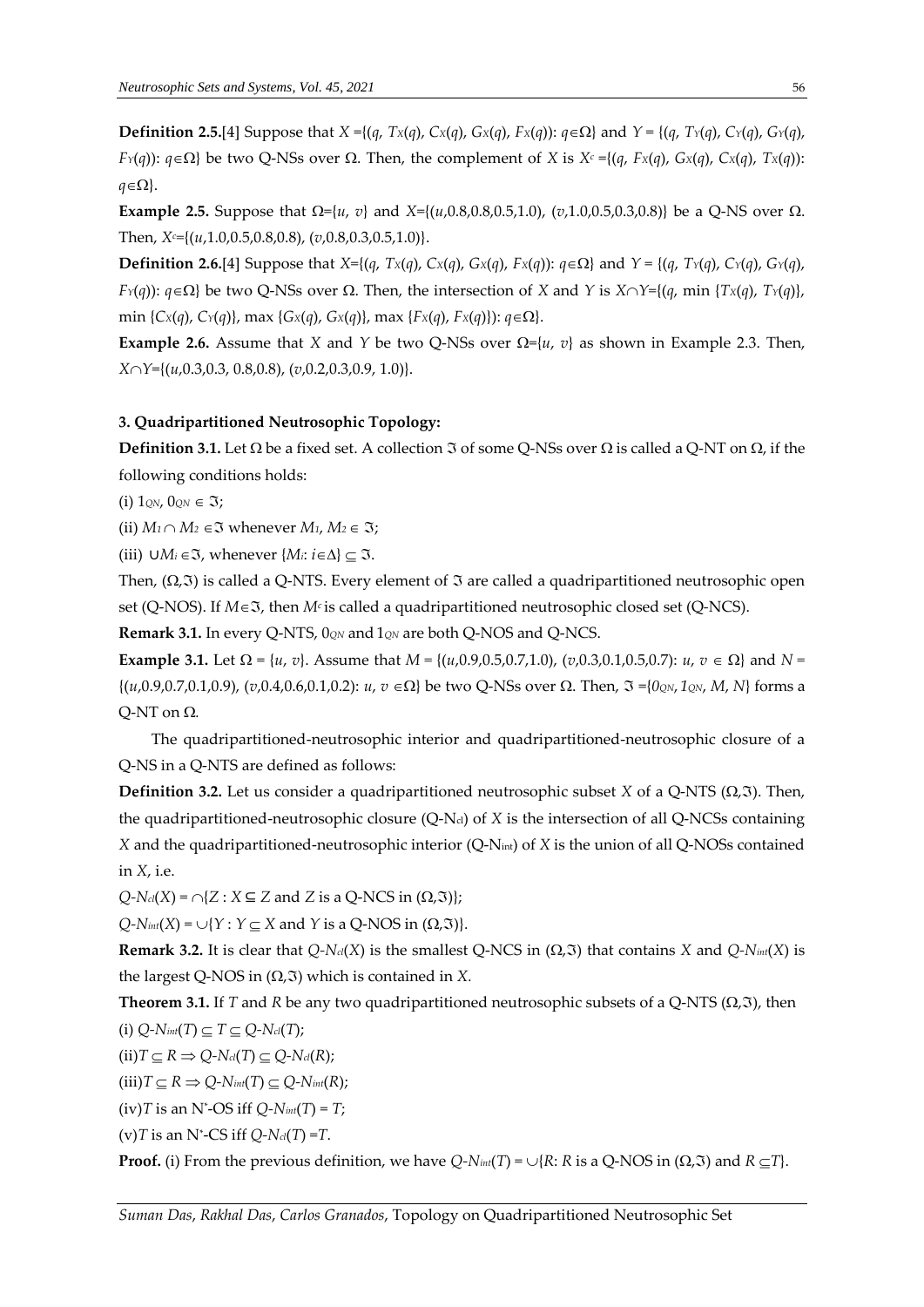Since, each  $R \subseteq T$ , so  $\cup \{R: R \text{ is a Q-NOS in } (\Omega, \Im) \text{ and } R \subseteq T\} \subseteq T$ , i.e.  $Q$ - $N_{int}(T) \subseteq T$ .

Again,  $Q-N_{cl}(T) = \bigcap \{Z: Z \text{ is a } Q-\text{NCS in } (\Omega, \Im) \text{ and } T \subseteq Z\}$ . Since, each  $Z \supseteq T$ , so  $\bigcap \{Z: Z \text{ is a } Q-\text{NCS in } \partial \Omega\}$  $(Q,\mathfrak{F})$  and  $T \subseteq Z$   $\supseteq T$ , i.e.  $Q$ - $N_{cl}(T) \supseteq T$ .

Therefore,  $Q$ - $N$ *int*(*T*)  $\subseteq T \subseteq Q$ - $N$ *cl*(*T*).

(ii) Assume that *T* and *R* be any two quadripartitioned neutrosophic subsets of a Q-NTS  $(\Omega, \Im)$  such that  $T \subset R$ .

Now,  $Q$ -N*d*(*T*) =  $\cap$ {*Z: Z* is a Q-NCS in ( $\Omega$ ,  $\Im$ ) and *T*  $\subseteq$  *Z*}  $\subset \cap$ {*Z*: *Z* is a Q-NCS in ( $\Omega$ ,  $\Im$ ) and  $R \subset Z$ } [since  $T \subset R$ ]  $= Q - N_{cl}(R)$ 

 $\Rightarrow$  *Q-N*<sup>*cl*</sup>(*T*) $\subseteq$  *Q-N*<sup>*cl*</sup>(*R*).

Therefore,  $T \subseteq R \implies Q$ - $N_{cl}(T) \subseteq Q$ - $N_{cl}(R)$ .

(iii) Assume that *T* and *R* be any two quadripartitioned neutrosophic subsets of a Q-NTS  $(\Omega, \Im)$  such that  $T \subseteq R$ .

Now,  $Q$ - $N$ *int*(*T*) =  $\cup$ {*Z*: *Z* is a Q-NOS in ( $\Omega$ ,  $\Im$ ) and *Z*  $\subseteq$  *T*}  $\subset \cup \{Z: Z \text{ is a Q-NOS in } (\Omega, \Im) \text{ and } Z \subset R\}$  [since  $T \subset R$ ]  $= O-N<sub>int</sub>(R)$ 

 $\Rightarrow$  *Q-Nint*(*T*) $\subseteq$  *Q-Nint*(*R*).

Therefore,  $T \subseteq R \implies Q \text{-} N_{int}(T) \subseteq Q \text{-} N_{int}(R)$ .

(iv) Assume that *T* be a Q-NOS in a Q-NTS ( $\Omega$ ,  $\Im$ ). Now,  $Q$ -N<sub>int</sub>(*T*) =  $\cup$ {*Z*: *Z* is a Q-NOS in ( $\Omega$ , $\Im$ ) and *Z*  $\subseteq$ *T*}. Since, *T* is a Q-NOS in  $(\Omega, \Im)$ , so *T* is the largest Q-NOS, which is contained in *T*. Therefore,  $\cup$ {*Z*: *Z* is a Q-NOS in  $(\Omega, \mathfrak{I})$  and  $Z \subseteq T$ } = *T*. This implies,  $Q$ - $N$ *int*(*T*) = *T*.

(v) Assume that *T* be a Q-NCS in a Q-NTS ( $\Omega$ ,  $\Im$ ). Now,  $Q$ -N*d*(*T*) =  $\cap$ {*Z* : *Z* is a Q-NCS in ( $\Omega$ , $\Im$ ) and *T* $\subseteq$ *Z*}. Since, *T* is a Q-NCS in ( $\Omega$ , $\Im$ ), so *T* is the smallest Q-NCS, which contains *T*. Therefore,  $\cap$ {*Z: Z* is a Q-NCS in  $(\Omega, \mathfrak{I})$  and  $T \subset Z$  = *T*. This implies,  $Q$ -N*cl*(*T*) = *T*.

**Theorem 3.2.** Let *E* be a quadripartitioned neutrosophic subset of a Q-NTS ( $\Omega$ , $\Im$ ). Then,

(i) (*Q-Nint*(*E*))*c*= *Q-Ncl*(*E<sup>c</sup>* );

(ii)  $(Q\text{-}N_{cl}(E))^{\circ} = Q\text{-}N_{int}(E^{\circ}).$ 

**Proof.** (i) Suppose that  $(\Omega, \mathfrak{T})$  be a Q-NTS and  $E = \{ (w, T_E(w), C_E(w), G_E(w), F_E(w) ) : w \in \Omega \}$  be a quadripartitioned neutrosophic subset of  $\Omega$ . Now,  $Q$ -N<sub>int</sub>(*E*)=  $\cup$ {*Z*<sub>*i*</sub>: *i*∈∆ and *Z<sub>i</sub>* is a Q-NOS in ( $\Omega$ <sub>i</sub>, $\Im$ )  $\{x \in E\} = \{(w, \vee T_{Z_i}(w), \vee C_{Z_i}(w), \wedge G_{Z_i}(w), \wedge F_{Z_i}(w)) : w \in \Omega\}$ , where for all  $i \in \Delta$  and  $Z_i$  is a Q-NOS in ( $\Omega$ ,  $\Im$ ) such that *Z*<sub>i</sub> $\subseteq$ *E*. This implies, ( $Q$ - $N$ <sub>*int*</sub>( $E$ ))<sup> $c$ </sup>={( $w$ ,  $\wedge T_{Z_i}(w)$ ,  $\wedge G_{Z_i}(w)$ ,  $\vee G_{Z_i}(w)$ ,  $\vee F_{Z_i}(w)$ ):  $w \in \Omega$ }. Since,  $\wedge T_{Z_i}(w) \le T_E(w)$ ,  $\wedge C_{Z_i}(w) \le C_E(w)$ ,  $\vee G_{Z_i}(w) \ge G_E(w)$ ,  $\vee F_{Z_i}(w) \ge F_E(w)$ , for each  $i \in \Delta$  and  $w \in \Omega$ , so  $Q-N$ *cl*(*E<sup>c</sup>*)= {(*w*,  $\wedge T_{Z_i}(w)$ ,  $\wedge C_{Z_i}(w)$ ,  $\vee F_{Z_i}(w)$ ,  $\vee F_{Z_i}(w)$ ):  $w \in \Omega$ }} =  $\cap$ {*Z<sub>i</sub>*: *i*  $\in \Delta$  and *Z<sub>i</sub>* is a Q-NCS in ( $\Omega$ , 3) such that  $E<sup>c</sup> \subseteq Z<sub>i</sub>$ . Therefore,  $(Q<sup>-</sup>N<sub>int</sub>(E))<sup>c</sup> = Q<sup>-</sup>N<sub>cl</sub>(E<sup>c</sup>)$ .

(ii) Suppose that  $(\Omega, \Im)$  be a Q-NTS and  $E=\{(w, T_E(w), C_E(w), G_E(w), F_E(w))\colon w \in \Omega\}$  be a quadripartitioned neutrosophic subset of  $\Omega$ . Now,  $Q$ -N*d*(*E*)=  $\cap$ {*Zi*: *i* ∈ ∆ and *Z<sub>i</sub>* is a Q-NCS in ( $\Omega$ , 3)  $\sup$  such that  $Z_i \supseteq E$ }={(*w*,  $\wedge T_{Z_i}(w)$ ,  $\wedge G_{Z_i}(w)$ ,  $\vee G_{Z_i}(w)$ ,  $\vee F_{Z_i}(w)$ ):  $w \in \Omega$ }, where for all  $i \in \Delta$  and  $Z_i$  is a Q-NCS in  $(\Omega,\mathfrak{I})$  such that  $Z_i \supseteq E$ . This implies,  $(Q\text{-}N_d(E))$ <sup>c={</sup>( $w$ ,  $\vee T_{Z_i}(w)$ ,  $\vee C_{Z_i}(w)$ ,  $\wedge G_{Z_i}(w)$ ,  $\wedge F_{Z_i}(w)$ ):  $w \in \Omega$ }. Since,  $\vee T_{Z_i}(w) \geq T_E(w)$ ,  $\vee C_{Z_i}(w) \geq C_E(w)$ ,  $\wedge G_{Z_i}(w) \leq G_E(w)$ ,  $\wedge F_{Z_i}(w) \leq F_E(w)$ , for each  $i \in \Delta$  and  $w \in \Omega$ , so  $Q$ -Nint $(E^c)$ =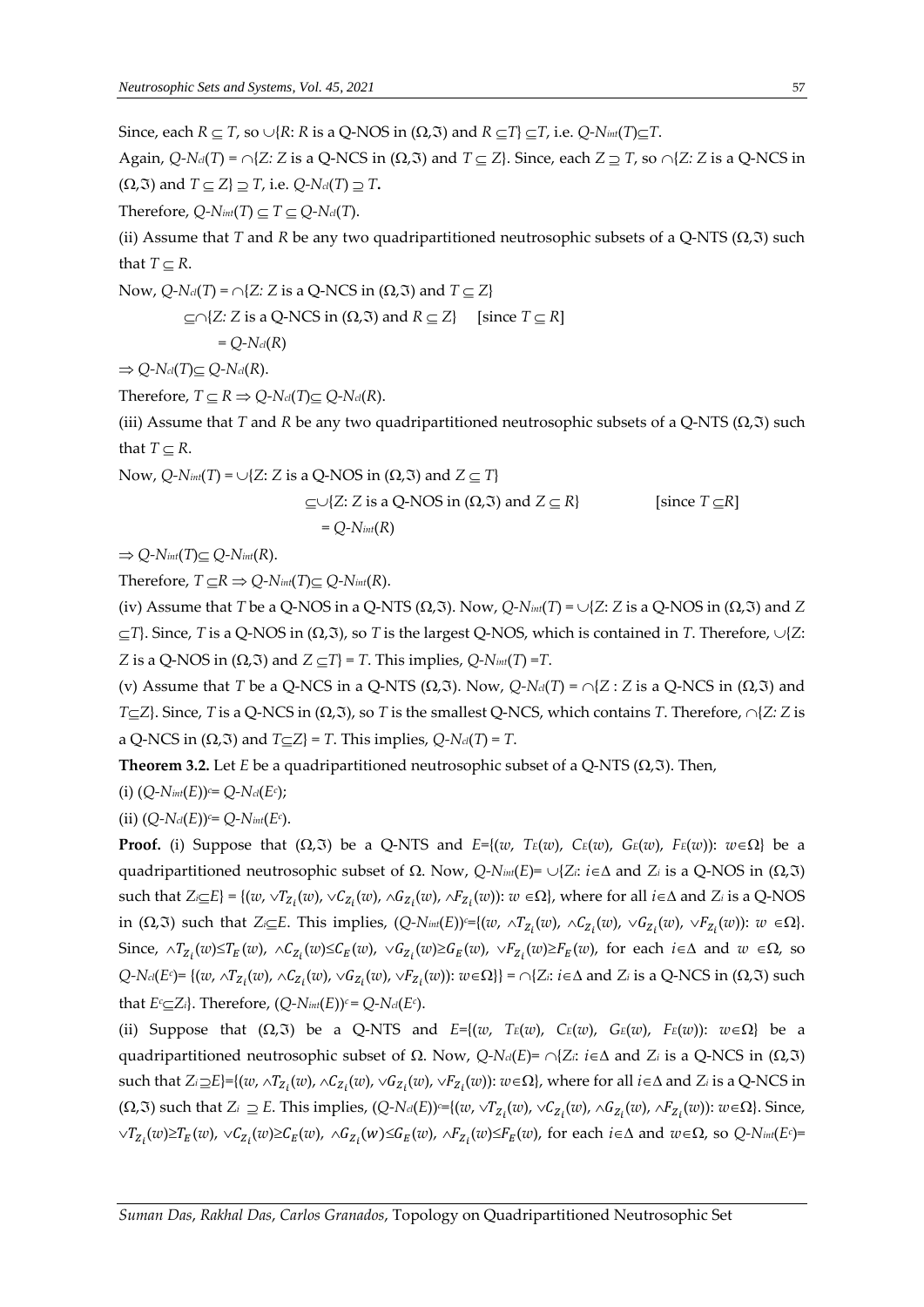$\{(w,\vee T_{Z_i}(w),\vee C_{Z_i}(w),\wedge G_{Z_i}(w),\wedge F_{Z_i}(w))\colon w\in\Omega\}=\cup\{Z_i: i\in\Delta \text{ and } Z_i \text{ is a Q-NOS in } (\Omega,\mathfrak{I}) \text{ such that } Z_i\subseteq E^c\}.$ Therefore,  $(Q\text{-}N_d(E))^c = Q\text{-}N_{int}(E^c)$ .

**Definition 3.3.** Suppose that  $(\Omega, \mathfrak{T})$  be a Q-NTS. Then, a Q-NS *W* over  $\Omega$  is called a

(i) quadripartitioned neutrosophic semi-open (Q-NSO) set iff  $W \subseteq Q$ - $N_{cl}(Q-N_{int}(W))$ ;

(ii) quadripartitioned neutrosophic pre-open (Q-NPO) set iff  $W \subseteq Q$ - $N_{int}(Q-N_{ci}(W))$ .

The complement of Q-NSO sets and Q-NPO sets are called Q-NSC sets and Q-NPC sets respectively.

**Theorem 3.3.** Suppose that  $(\Omega, \mathfrak{I})$  be a Q-NTS. If *W* and *M* are two Q-NSO sets, then *W* $\cup$ *M* is also a Q-NSO set.

**Proof.** Suppose that  $(\Omega, \mathfrak{T})$  be a Q-NTS. Let *W*, *M* be two Q-NSO sets in  $(\Omega, \mathfrak{T})$ . Therefore,

 $W \subseteq Q$ -N<sub>cl</sub>( $Q$ -N<sub>int</sub>( $W$ )) (1)

and  $M \subseteq Q$ -N<sub>cl</sub>( $Q$ -N<sub>int</sub>( $M$ )) (2)

From (1) and (2), we have

 $W \cup M \subseteq Q - N_{cl}(Q - N_{int}(W)) \cup Q - N_{cl}(Q - N_{int}(M)) = Q - N_{cl}(Q - N_{int}(W) \cup Q - N_{int}(Y)) \subseteq Q - N_{cl}(Q - N_{int}(W \cup M)).$ 

This implies,  $W \cup M \subseteq Q \cdot N_{\text{cat}}(Q \cdot N_{\text{int}}(W \cup M))$ . Therefore,  $W \cup M$  is a Q-NSO set in ( $\Omega$ ,  $\mathfrak{I}$ ).

**Theorem 3.4.** Suppose that  $(\Omega, \mathfrak{I})$  be a Q-NTS. If *W* is a Q-NOS, then *W* is also a Q-NSO set.

**Proof.** Suppose that  $(\Omega, \mathfrak{I})$  be a Q-NTS and *W* be a Q-NOS. Therefore, *W*=Q-N<sub>int</sub>(*W*). It is known that *W*⊆Q-N*cl*(*W*). This implies, *W*⊆Q-N*cl*(*Q*-N*int*(*W*)). Therefore, *W* is a Q-NSO set.

**Theorem 3.5.** Suppose that  $(\Omega, \mathfrak{T})$  be a Q-NTS. If *W* and *M* are two Q-NPO sets, then *W* $\cup$ *M* is also a Q-NPO set.

**Proof.** Suppose that  $(\Omega, \mathfrak{I})$  be a Q-NTS. Let *W*, *M* be two Q-NPO sets in  $(\Omega, \mathfrak{I})$ . Therefore,

 $W \subseteq Q\text{-}N_{int}(Q\text{-}N_{ci}(W))$  (3)

and  $M \subseteq Q$ - $N$ *int*( $Q$ - $N$ *c*( $M$ )) (4)

From (3) and (4), we have,

 $W \cup M \subseteq Q \cdot N_{int}(Q \cdot N_{cl}(W)) \cup Q \cdot N_{int}(Q \cdot N_{cl}(M)) \subseteq Q \cdot N_{int}(Q \cdot N_{cl}(W) \cup Q \cdot N_{cl}(M)) = Q \cdot N_{int}(Q \cdot N_{cl}(W \cup M)).$ This implies,  $W \cup M \subseteq Q \cdot N_{int}(Q \cdot N_{cl}(W \cup M))$ . Therefore,  $W \cup M$  is a Q-NPO set in  $(\Omega, \Im)$ .

**Theorem 3.6.** Assume that  $(\Omega, \Im)$  be a Q-NTS. If *W* is a Q-NOS, then *W* is also a Q-NPO set.

**Proof.** Suppose that  $(\Omega, \mathfrak{T})$  be a Q-NTS and *W* be a Q-NOS in  $(\Omega, \mathfrak{T})$ . So *W=Q-N<sub>int</sub>*(*W*). It is known that  $W \subseteq Q$ -Na(W). This implies,  $Q$ -Nint(W)  $\subseteq Q$ -Nint(Q-Na(W)) i.e.  $W = Q$ -Nint(W)  $\subseteq Q$ -Nint(Q-Na(W)). Hence,  $W \subseteq Q$ - $N$ *int*( $Q$ - $N$ *d*( $W$ )). Therefore,  $W$  is a  $Q$ -NPO set.

**Definition** 3.4. Let us assume that  $(\Omega, \mathcal{F})$  be a Q-NTS. Then *W*, a Q-NS over  $\Omega$  is called a quadripartitioned neutrosophic  $\alpha$ -open (Q-N $\alpha$ -O) set if and only if *W*<sub> $\subseteq$ </sub>Q-N<sub>int</sub>(Q-N<sub>int</sub>(W))).

**Remark 3.3.** (i) The complement of a Q-N $\alpha$ -O set is called a quadripartitioned neutrosophic  $\alpha$ -closed  $(Q-N\alpha-C)$  set.

(ii) In a Q-NTS  $(\Omega, \Im)$ , every Q-NOS is a Q-N $\alpha$ -O set.

(iii) In a Q-NTS  $(\Omega, \Im)$ , every Q-NCS is a Q-N $\alpha$ -C set.

**Theorem 3.7.** In a Q-NTS  $(\Omega, \mathfrak{I})$ ,

(i) every  $Q-N\alpha$ -O set is a  $Q-NPO$  set;

(ii) every Q-N $\alpha$ -O set is a Q-NSO set.

**Proof.** (i) Suppose that *W* be a Q-N $\alpha$ -O set in a Q-NTS ( $\Omega$ , $\Im$ ). Therefore,  $W \subseteq Q$ -N $_{int}(Q\text{-}\text{N}_{out}(Q\text{-}\text{N}_{out}(W)))$ . It is known that,  $Q\text{-}N_{int}(W)\subseteq W$ . This implies,  $Q\text{-}N_{cl}(Q\text{-}N_{int}(W))\subseteq Q\text{-}N_{cl}(W)$ . Therefore,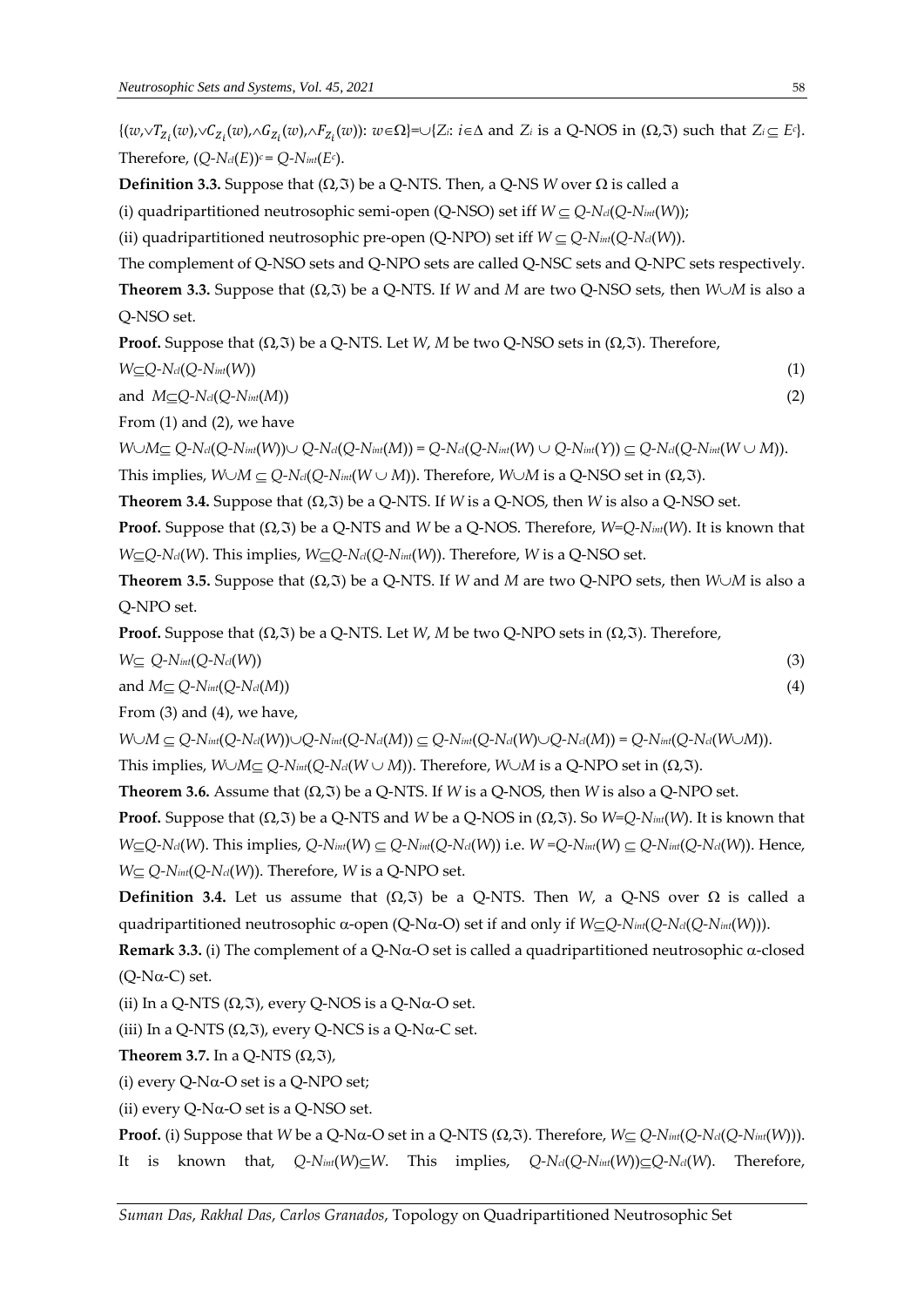$Q-N$ *int*(*Q-Ncl*(*Q-Nint* (*W*))) $Q-N$ *int*(*Q-Ncl*(*W*). This implies,  $W\subseteq Q-N$ *int*(*Q-Ncl*(*W*). Therefore, *W* is a Q-NPO set. Hence, every  $Q-N\alpha$ -O set is a  $Q-NPO$  set.

(ii) Suppose that *W* be a Q-N $\alpha$ -O set in a Q-NTS ( $\Omega$ ,  $\Im$ ). So,  $W \subset Q$ -N<sub>int</sub>( $Q$ -N<sub>int</sub>( $Q$ -N<sub>int</sub>( $W$ ))). It is known that,  $Q$ -Nint( $Q$ -Ncl( $Q$ -Nint(W))) $\subseteq Q$ -Ncl( $Q$ -Nint(W)). This implies,  $W \subseteq Q$ -Ncl( $Q$ -Nint(W)). Therefore, W is a  $Q$ -NSO set. Hence, every  $Q$ -N $\alpha$ -O set is a  $Q$ -NSO set.

**Definition 3.5.** Suppose that  $(\Omega, \mathfrak{T})$  be a Q-NTS. Then *W*, a Q-NS over  $\Omega$  is called a quadripartitioned neutrosophic *b*-open (Q-N-*b*-O) set if and only if *WQ-Nint*(*Q-Ncl*(*W*))*Q-Ncl*(*Q-Nint*(*W*)). A quadripartitioned neutrosophic set *W* is called a quadripartitioned neutrosophic *b*-closed (Q-N-*b*-C) set if and only if *W<sup>c</sup>* is a Q-N-*b*-O set.

**Remark 3.4.** A O-NS *W* over  $\Omega$  is called a O-N-*b*-C set if and only if *Q-Nint*(*Q-Ncl*(*W*))*Q-Ncl*(*Q-Nint*(*W*))*W*.

**Theorem 3.8.** Suppose that  $(\Omega, \mathfrak{I})$  be a Q-NTS. If *W*, *M* be two Q-N-*b*-O sets in  $(\Omega, \mathfrak{I})$ , then *W* $\cup$ *M* is also a Q-N-*b*-O set.

| <b>Proof.</b> Suppose that $(\Omega, \mathfrak{T})$ be a Q-NTS. Let W, M be two Q-N-b-O sets in $(\Omega, \mathfrak{T})$ . So |      |
|-------------------------------------------------------------------------------------------------------------------------------|------|
| $W \subseteq Q$ -Nint $(Q$ -Net $(W)) \cup Q$ -Net $(Q$ -Nint $(W)$ ),                                                        | (5)  |
| and $M \subseteq Q$ - $N_{int}(Q-N_{cl}(M)) \cup Q$ - $N_{cl}(Q-N_{int}(M))$ .                                                | (6)  |
| We know that, $W \subseteq W \cup M$ and $M \subseteq W \cup M$ . This implies,                                               |      |
| $Q\text{-}N_{\text{cl}}(Q\text{-}N_{\text{int}}(W))\subseteq Q\text{-}N_{\text{cl}}(Q\text{-}N_{\text{int}}(W\cup M)),$       | (7)  |
| $Q\text{-}N_{int}(Q\text{-}N_{cl}(W))\subseteq Q\text{-}N_{int}(Q\text{-}N_{cl}(W\cup M)),$                                   | (8)  |
| $Q\text{-}N_{\text{cl}}(Q\text{-}N_{\text{int}}(M))\subseteq Q\text{-}N_{\text{cl}}(Q\text{-}N_{\text{int}}(W\cup M)),$       | (9)  |
| $Q\text{-}N_{int}(Q\text{-}N_{cl}(M))\subseteq Q\text{-}N_{int}(Q\text{-}N_{cl}(W\cup M)).$                                   | (10) |

From Eq. (5) and Eq. (6), we have,

 $W \cup M \subseteq Q$ -Na(Q-Nint(W))  $\cup Q$ -Nint(Q-Na(W))  $\cup Q$ -Na(Q-Nint(M))  $\cup Q$ -Nint(Q-Na(M))

$$
\subseteq Q\text{-}\mathrm{N}_{\text{cl}}(Q\text{-}\mathrm{N}_{\text{int}}(W\cup M))\cup Q\text{-}\mathrm{N}_{\text{int}}(Q\text{-}\mathrm{N}_{\text{cl}}(W\cup M))\cup Q\text{-}\mathrm{N}_{\text{cl}}(Q\text{-}\mathrm{N}_{\text{int}}(W\cup M))\cup Q\text{-}\mathrm{N}_{\text{int}}(Q\text{-}\mathrm{N}_{\text{cl}}(W\cup M))
$$

[ by eqs  $(7)$ ,  $(8)$ ,  $(9)$ ,  $(10)$ ]

 $= Q$ - $N$ *cl*( $Q$ - $N$ *int*( $W \cup M$ ))  $\cup Q$ - $N$ *int*( $Q$ - $N$ *cl*( $W \cup M$ )).

This implies,  $W \cup M \subseteq Q \cdot N_{\text{int}}(Q \cdot N_{\text{int}}(W \cup M)) \cup Q \cdot N_{\text{int}}(Q \cdot N_{\text{c}}(W \cup M))$ . Hence,  $W \cup M$  is a  $Q \cdot N \cdot b \cdot O$  set. **Theorem 3.9.** Suppose that  $(\Omega, \mathfrak{T})$  be a Q-NTS. If *W*, *M* be two Q-N-*b*-C sets in  $(\Omega, \mathfrak{T})$ , then *W* $\cap$ *M* is also a Q-N-*b*-C set.

| <b>Proof.</b> Suppose that $(\Omega, \mathfrak{I})$ be a Q-NTS. Let W, M be two Q-N-b-C sets in $(\Omega, \mathfrak{I})$ . So, |  |
|--------------------------------------------------------------------------------------------------------------------------------|--|
|--------------------------------------------------------------------------------------------------------------------------------|--|

| $Q\text{-}N_{int}(Q\text{-}N_{cl}(W)) \cap Q\text{-}N_{cl}(Q\text{-}N_{int}(W)) \subseteq W$                                                                                                        | (11) |
|-----------------------------------------------------------------------------------------------------------------------------------------------------------------------------------------------------|------|
| and $Q$ - $N_{int}(Q$ - $N_{cl}(M)) \cap Q$ - $N_{cl}(Q$ - $N_{int}(M)) \subseteq M$                                                                                                                | (12) |
| We know that, $W \cap M \subseteq W$ and $W \cap M \subseteq M$ . This implies,                                                                                                                     |      |
| $Q\text{-}N_{cl}(Q\text{-}N_{int}(W\cap M)) \subseteq Q\text{-}N_{cl}(Q\text{-}N_{int}(W))$                                                                                                         | (13) |
| $Q\text{-}N_{int}(Q\text{-}N_{cl}(W\cap M)) \subseteq Q\text{-}N_{int}(Q\text{-}N_{cl}(W))$                                                                                                         | (14) |
| $Q\text{-}N_{\text{cl}}(Q\text{-}N_{\text{int}}(W\cap M)) \subseteq Q\text{-}N_{\text{cl}}(Q\text{-}N_{\text{int}}(M))$                                                                             | (15) |
| $Q\text{-}N_{int}(Q\text{-}N_{cl}(W\cap M)) \subseteq Q\text{-}N_{int}(Q\text{-}N_{cl}(M))$                                                                                                         | (16) |
| From Eq. $(11)$ and Eq. $(12)$ , we have                                                                                                                                                            |      |
| $W \cap M \supseteq Q \cap N_{int}(Q \cap N_{cl}(W)) \cap Q \cap N_{cl}(Q \cap N_{int}(W)) \cap Q \cap N_{int}(Q \cap N_{cl}(M)) \cap Q \cap N_{cl}(Q \cap N_{int}(M))$                             |      |
| $\supseteq Q\text{-}N_{int}(Q\text{-}N_{cl}(W\cap M))\cap Q\text{-}N_{cl}(Q\text{-}N_{int}(W\cap M))\cap Q\text{-}N_{int}(Q\text{-}N_{cl}(W\cap M))\cap Q\text{-}N_{cl}(Q\text{-}N_{int}(W\cap M))$ |      |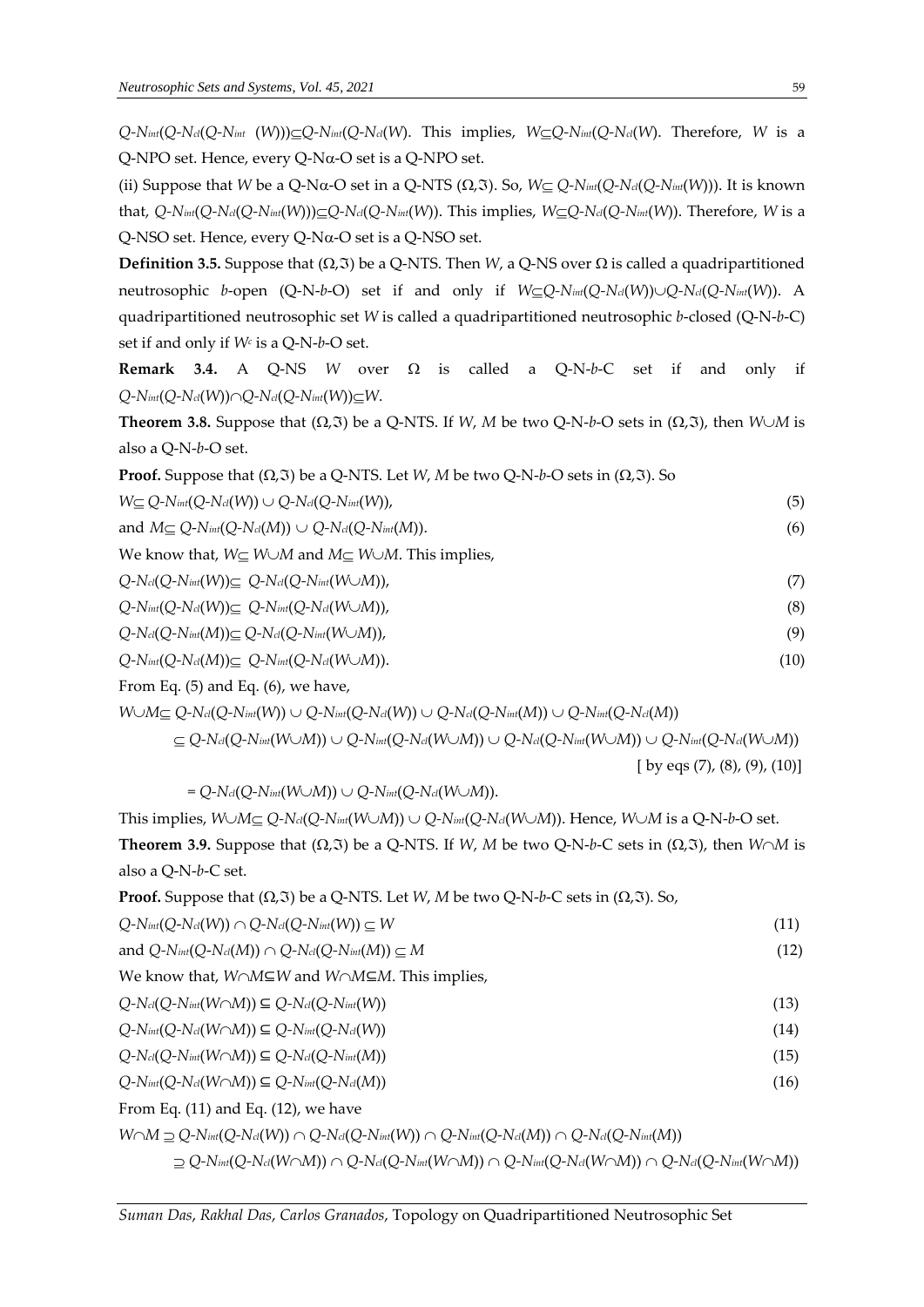[ by using eqs.  $(13)$ ,  $(14)$ ,  $(15)$  &  $(16)$ ]

 $= Q$ - $N$ *int*( $Q$ - $N$ *cl*( $W \cap M$ ))  $\cap Q$ - $N$ *cl*( $Q$ - $N$ *int*( $W \cap M$ )).

This implies,  $W \cap M \supseteq Q-N$ <sub>*int*</sub>( $Q-N$ *int*( $W \cap M$ ))  $\cap Q-N$ *int*( $Q-N$ <sub>*cl*</sub>( $W \cap M$ )). Hence,  $W \cap M$  is a  $Q-N-b-C$  set in  $(\Omega,\mathfrak{I}).$ 

**Theorem 3.10.** In a Q-NTS  $(\Omega, \Im)$ , every Q-NPO set is a Q-N-*b*-O set.

**Proof.** Let *W* be a Q-NPO set in a Q-NTS ( $\Omega$ ,  $\Im$ ). So,  $W \subseteq Q$ - $N_{int}(Q-N_{ci}(W))$ . This implies, *W*  $\subseteq$ Q-N<sub>*int*</sub>(Q-N<sub>*cl*</sub>(*W*)) ∪ *Q*-N<sub>*cl*</sub>(Q-N<sub>*int*</sub>(*W*)). Therefore, *W* is a Q-N-*b*-O set. Hence, every Q-NPO set is a Q-N-*b*-O set.

**Theorem 3.11.** In a Q-NTS  $(\Omega, \mathfrak{T})$ , every Q-NSO set is a Q-N-*b*-O set.

**Proof.** Let *W* be a Q-NSO set in a Q-NTS ( $\Omega$ ,  $\Im$ ). Therefore,  $W \subseteq Q$ -N<sub>*cl*</sub>( $Q$ -N<sub>*int*</sub>(*W*)). This implies, *W*  $\subseteq Q$ -N*cl*( $Q$ -N*int*(*W*)) $\cup Q$ -N*int*( $Q$ -N*cl*(*W*)). Therefore, *W* is a Q-N-*b*-O set. Hence, every Q-NSO set is a Q-N-*b*-O set.

**4. Conclusion:** In this article, we introduce topology on Q-NSs. We study different types of open sets like Q-NPO set, Q-NSO set, Q-Nα-O set, and Q-N-b-O set, etc. By defining Q-NPO set, Q-NSO set,  $Q-N-b-O$  set, and  $Q-N<sub>\alpha</sub>-O$  set, we formulate some theorems, remarks on quadripartitioned neutrosophic topological space. Further, few illustrative examples are given. In the future, based on these notions and various open sets on Q-NTSs, many new investigations (compectness, para-compectness, conectedness, separation axioms) can be easily done. Also, the quadripartitioned neutrosophic topological operators can be used in the area of multi criteria decision making problems.

### **References:**

- 1. Abdel-Basset, M., Saleh, M., Gamal, A., & Smarandache, F. (2019). An approach of TOPSIS technique for developing supplier selection with group decision making under type-2 neutrosophic number. *Applied Soft Computing Journal*, 77, 438-452.
- 2. Arokiarani, I., Dhavaseelan, R., Jafari, S., & Parimala, M. (2017). On some new notations and functions in neutrosophic topological spaces. *Neutrosophic Sets and Systems*, 16, 16-19.
- 3. Atanassov, K. (1986). Intuitionistic fuzzy sets. *Fuzzy Sets and Systems*, 20, 87-96.
- 4. Chatterjee, R., Majumdar, P., & Samanta, S.K. (2016). On some similarity measures and entropy on quadripartitioned single valued neutrosophic sets. *Journal of Intelligent & Fuzzy Systems*, 30 (4), 2475-2485.
- 5. Das, S., Das, R., & Tripathy, B.C. (2020). Multi-criteria group decision making model using single-valued neutrosophic set. *LogForum*, 16 (3), 421-429.
- 6. Das, S., & Pramanik, S. (2020). Generalized neutrosophic *b*-open sets in neutrosophic topological space. *Neutrosophic Sets and Systems*, 35, 522-530.
- 7. Das, S., & Pramanik, S. (2020). Neutrosophic Φ-open sets and neutrosophic Φ-continuous functions. *Neutrosophic Sets and Systems*. 38, 355-367.